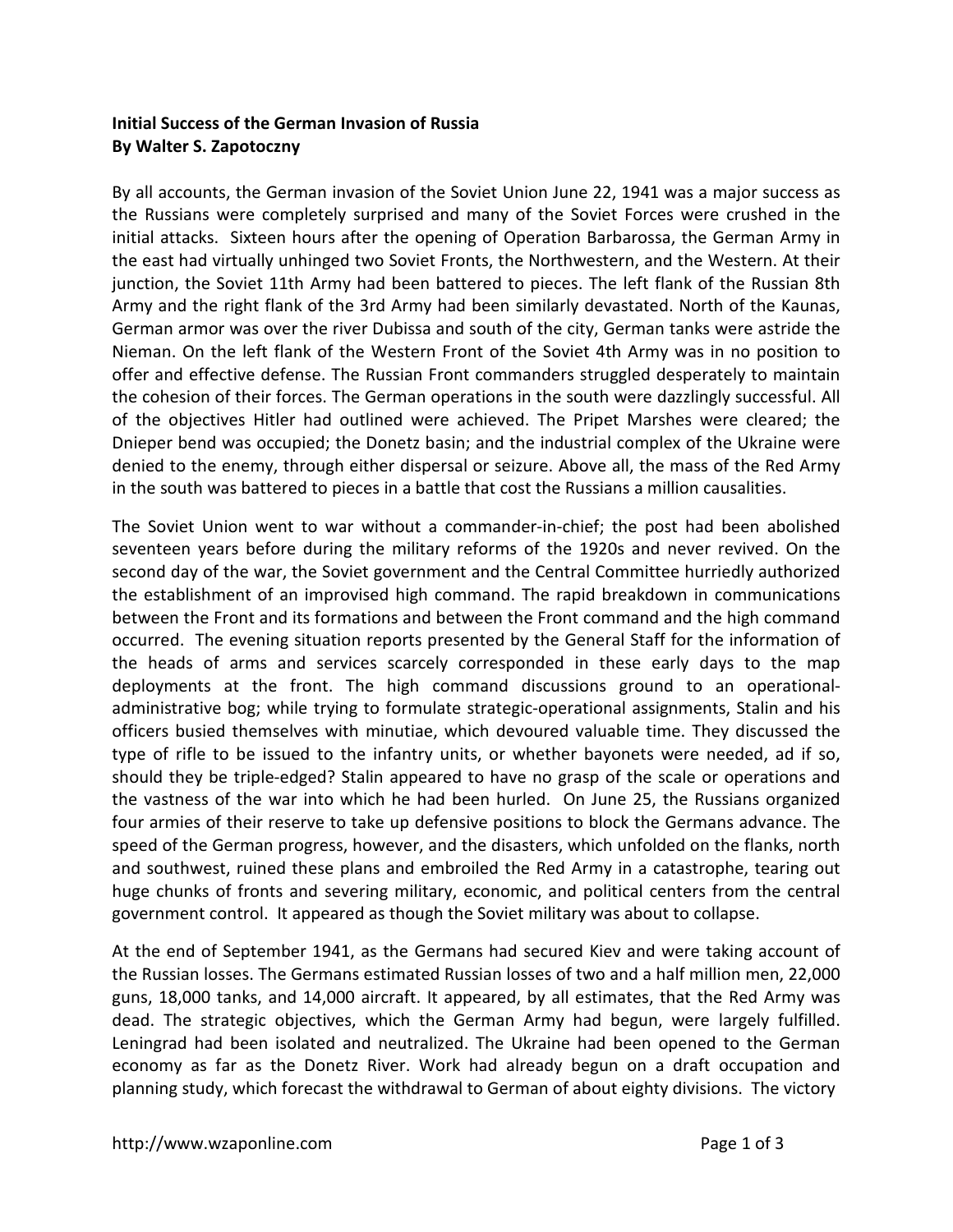at Kiev had encouraged many of the German Staff to believe that one more encirclement battle would finish the Russians off, and the Germans would winter in Moscow.

By October 14 the hinge of the Russian front cracked. German tanks broke through and rolled down the headwaters of the Volga River toward Moscow. The news that government offices were being transferred prompted a mass flight by all those who were capable of movement. Stalin himself remained in the city. On October 19, Moscow was declared to be under a state siege, and special reinforcements of security forces were brought in to restore order. From that time the momentary flickers of panic died away. The Germans were closest to Moscow in the north and center. At Mozhaisk, they could see anti-aircraft fire over Moscow on a clear night. The real danger to the Red Army was farther south, where the country was more open and where, almost without tanks General Zhukov was faced by the whole of the 2nd Panzer Army. At this stage of the battle, Zhukov had the only independent tank force left. It was equipped with the new T-34 tank. They were able to inflict casualties and stop the German 4th Panzer Group advancing Tula, south of Moscow. The German Army had enjoyed tank superiority up to this point. From this point on the situation was reversed. The plight of the German soldier was one of trudging through the mud and freezing temperatures at night. The advance to Moscow was slow. During the last three weeks in October, weather conditions, which included, heavy rain, snow showers, damp and penetrating mist, made movement almost impossible on two days out of three. There were over 100,000 cases of frostbite with over 14,357 requiring amputation. The Russian withdrew into Moscow. Zhukov had fixed the bounds, which were to be defended until the last, and until these were reached, he did not intend to risk any more encirclement. By the end of October, the two armies had fought each other to a standstill. The transfer of troops from the Far East had begun in the first days of November, and by the time the German push on Moscow began on November 15; the Russians had doubled their strength. During the night of December 4 - 5 the whole of the northwestern front went over to the offensive, by the December 6, German Army Group Center was under violent pressure along its entire length, and Moscow was never again threatened.

In February 1942, the Russian offensive petered out. Both sides tried to interpret each other's intentions. A number of German Generals declared that a resumption of the offensive in 1942 was impossible, and that it was wiser to make sure of holding what they had gained. Hitler's idea was to smash the Russians finally by breaking the power of their army in the south, capturing the seat of their economy, and taking the option of either wheeling up behind Moscow or down top the oil fields of Baku. In April, a more ambitious scheme was worked out. This involved the seizure of Stalingrad, ands the isthmus between the Don River and the Volga River. For Hitler, Stalingrad was to be the first step. His intention was to wheel north, along the line of the Volga River, and to cut communications of the Russians armies defending Moscow while sending scouting groups still farther east, toward the Ural Mountains.

Contrary to German expectations, Stalingrad did not fall into their hands rapidly nor did the Soviet armies fall back entirely to the eastern bank of the Volga River. The attempt to storm into the center of the city and onto the Volga itself was being held. Each building inn Stalingrad became its own battleground, with fortresses fashioned out of factories; railway stations, separate streets or small squares and finally single walls. Throughout August and well into